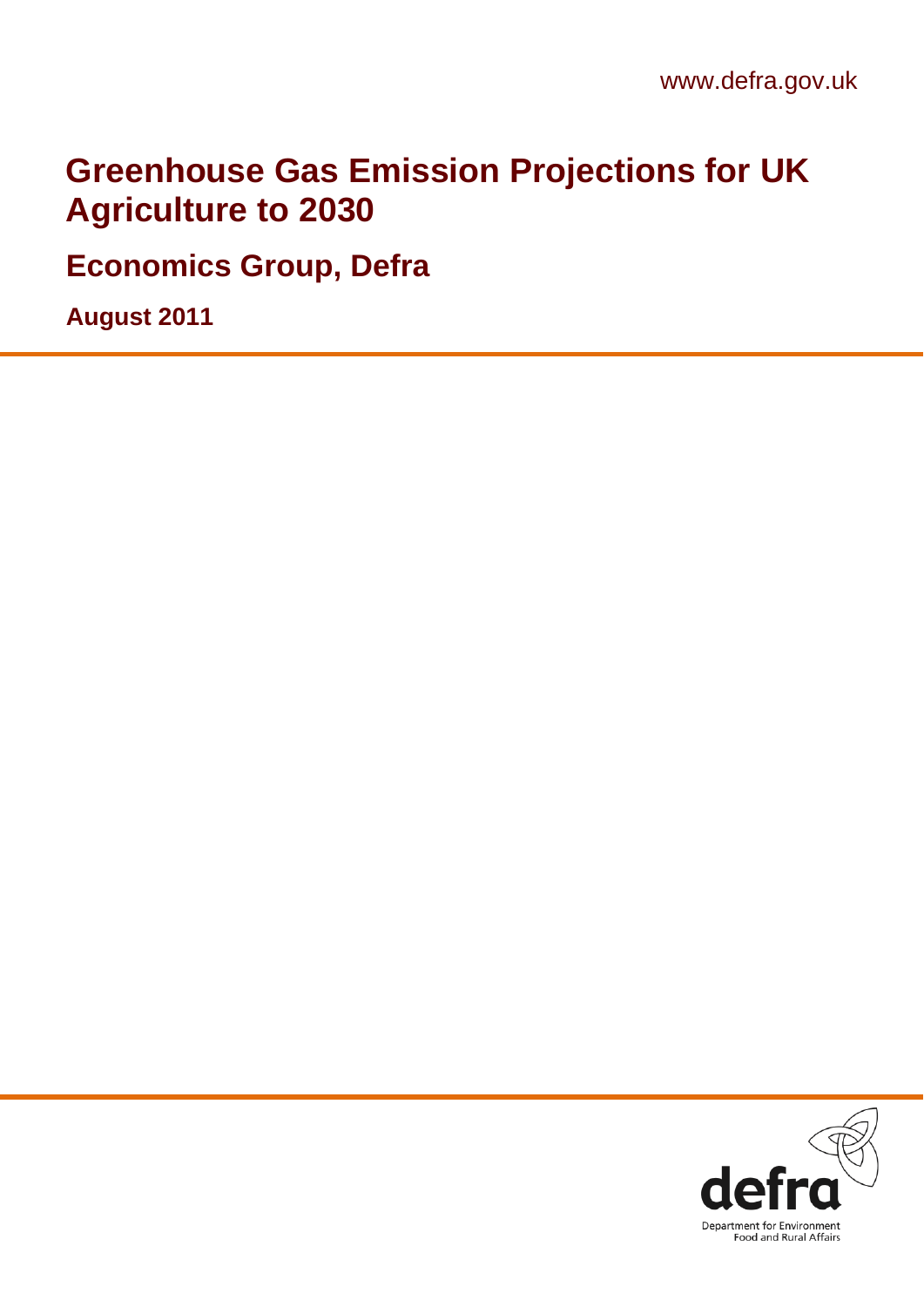© Crown copyright 2011

You may re-use this information (not including logos) free of charge in any format or medium, under the terms of the Open Government Licence. To view this licence, visit [www.nationalarchives.gov.uk/doc/open-government-licence/](http://www.nationalarchives.gov.uk/doc/open-government-licence/) or write to the Information Policy Team, The National Archives, Kew, London TW9 4DU, or e-mail: [psi@nationalarchives.gsi.gov.uk](mailto:psi@nationalarchives.gsi.gov.uk)

This document/publication is also available on the website at: [www.defra.gov.uk/corporate/evidence/economics/](http://www.defra.gov.uk/corporate/evidence/economics/)

PB 13622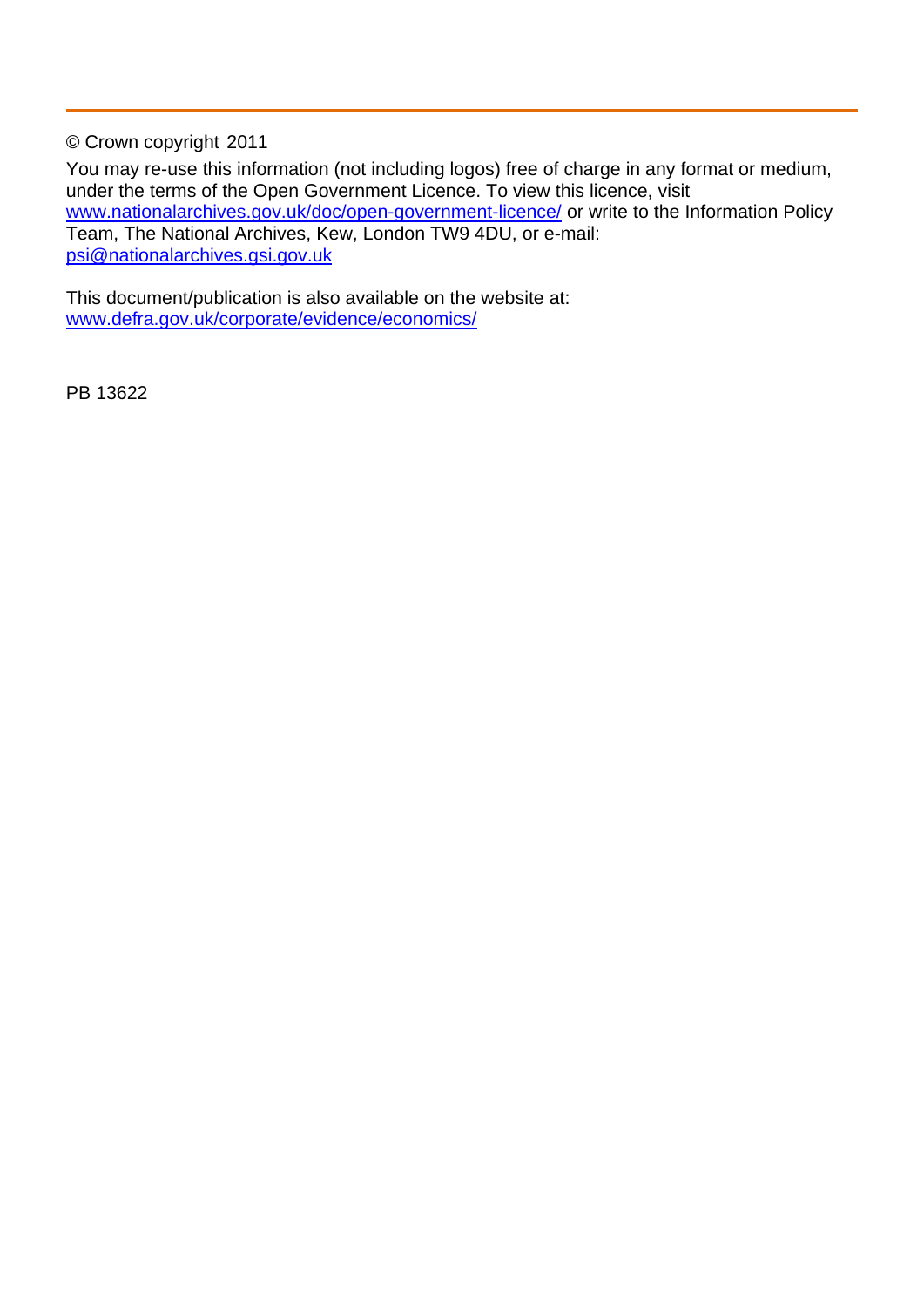### **Contents**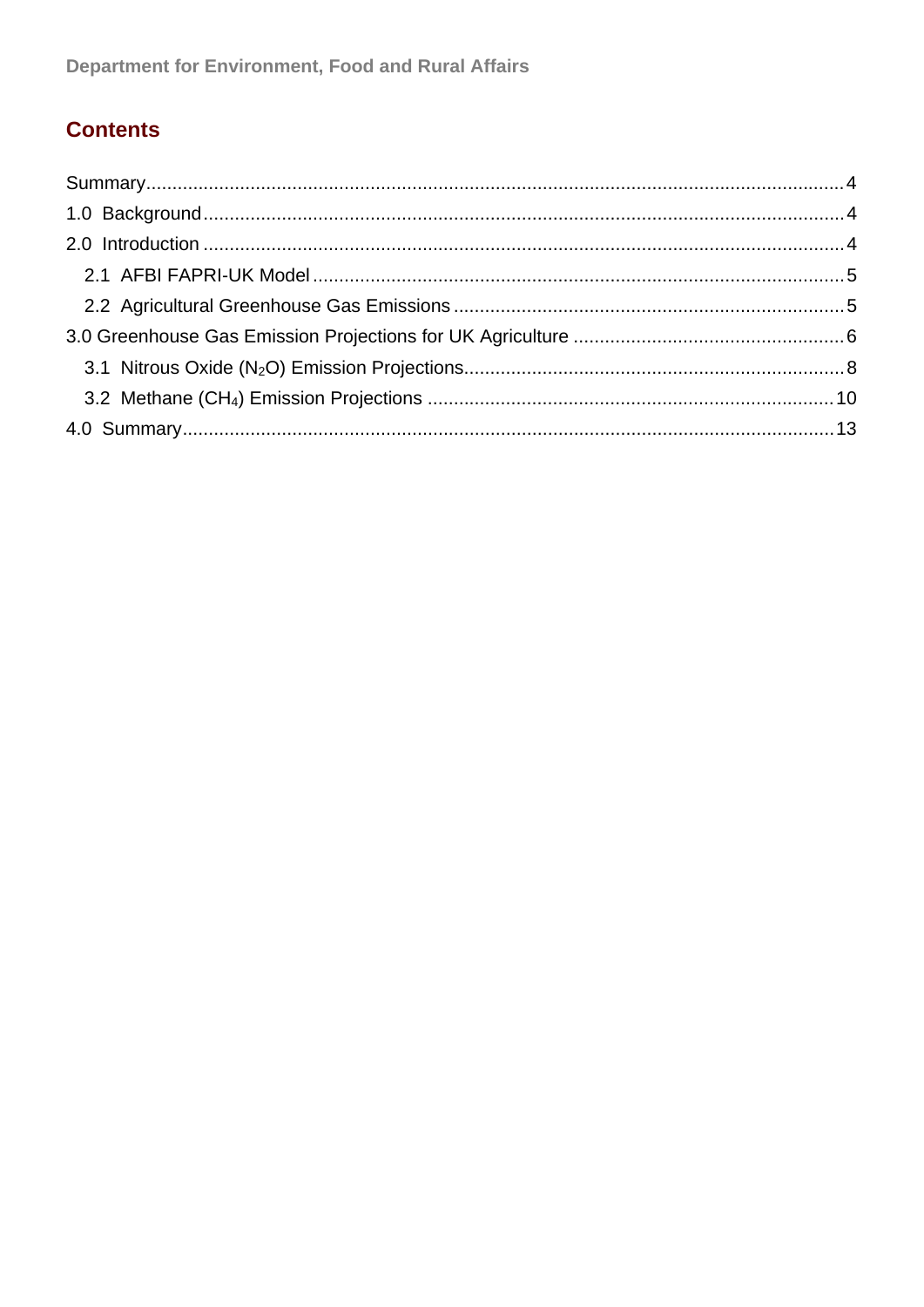# <span id="page-3-0"></span>**Summary**

- The greenhouse gas emission projections for UK agriculture in this paper are an up-date to the previous projections produced by DECC in March 2011.
- Total greenhouse gas emissions from the sector are projected to fall by around 2% by 2020, over 2009 levels. Previously they were projected to rise by 4%.
- Nitrous oxide  $(N_2O)$  emissions, which make-up around 55% of total emissions from the sector, are projected to fall by around 2% by 2020, previously they were expected to rise by around 10%.
- Methane  $(CH_4)$  emissions, which make-up around 36% of total emissions from the sector, are projected to fall by around 2% by 2020, previously they were expected to rise marginally (less than 1%).
- The latest emission projections are based on activity projections from the AFBI FAPRI model of UK agriculture.

# **1.0 Background**

Greenhouse gas (GhG) emission projections for UK agriculture were previously produced and published by DECC in March 2011. That up-date, although using the most recent outturn emissions data, was based on activity and emission projections produced in the 2007 study, 'Baseline Projections for Agriculture', led by ADAS<sup>[1](#page-3-1)</sup>. The 'Baseline Projections for Agriculture' study used 2004 data for the base year. The projections set out in this paper are based on data from the FAPRI UK agricultural model<sup>[2](#page-3-2)</sup> and replace the original 2007 study and the 2011 DECC projections.

Defra plan to produce up-dated greenhouse gas projections for the agricultural sector annually in future.

# **2.0 Introduction**

 $\overline{a}$ 

Projecting over a 20 year horizon is inherently uncertain in any sector. However, uncertainties in projecting GhG emissions from the agricultural sector are particularly pronounced due to the nature of the sector (CAP support in particular) and the complexity of the natural systems that are the source of emissions. The new projections set out in this paper are based on activity projections produced by the FAPRI model of UK agriculture. Although uncertainties around activity are considered, and reflected in the projections, uncertainties around the measurement of emissions from different agricultural sources are not considered or presented. These uncertainties are large, particularly for nitrous oxide  $(N<sub>2</sub>O)$ , and require a separate assessment that is beyond the scope and purpose of this paper<sup>[3](#page-3-3)</sup>. The prime purpose of this paper is to update the previous GhG projections of the sector produced by DECC in March 2011.

<span id="page-3-2"></span><span id="page-3-1"></span><sup>&</sup>lt;sup>1</sup>http://archive.defra.gov.uk/evidence/statistics/foodfarm/enviro/observatory/research/documents/SFF0601SID5FINAL.pdf <http://archive.defra.gov.uk/evidence/economics/foodfarm/reports/fapri/>

<span id="page-3-3"></span><sup>&</sup>lt;sup>3</sup> Emission uncertainties and their size from different agricultural sources are discussed in detail in the current UK GhG Inventory Report:

[http://unfccc.int/national\\_reports/annex\\_i\\_ghg\\_inventories/national\\_inventories\\_submissions/items/5888.php](http://unfccc.int/national_reports/annex_i_ghg_inventories/national_inventories_submissions/items/5888.php)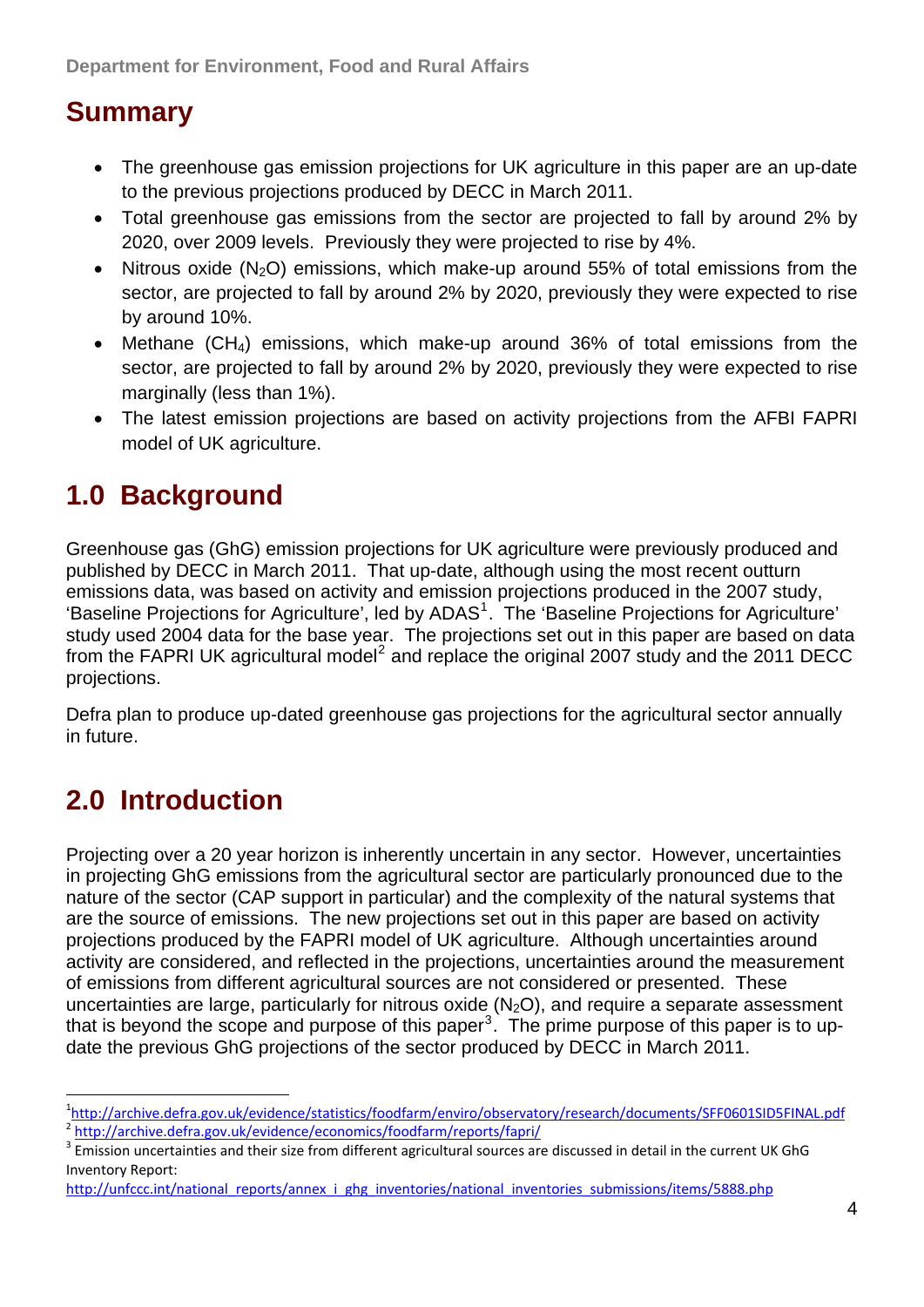<span id="page-4-0"></span>The current agricultural inventory implements a 'tier 1' approach, with emissions factors derived from an IPCC international literature review multiplied by national statistics of fertiliser use and livestock numbers to generate emission estimates for the sector. This is a relatively simplistic methodology and involves the application of emissions factors which may not be relevant for some UK conditions. Reducing the large uncertainties in point emission estimates within the agricultural sector is being taken forward by the Defra funded GhG inventory Platform Project<sup>[4](#page-4-1)</sup>. The project is expected to be completed by the end of 2016 when it is envisaged that the more sophisticated inventory will become functional, i.e. a tier 2 methodology, implementing nationally derived emissions factors. The current tier 1 methodology will continue to be used until the tier 2 methodology is adopted. A detailed discussion of the current methodology can be found in the current UK Greenhouse Gas Inventory Report<sup>[5](#page-4-2)</sup>, the latest of which covers the period 1990-2009.

The projections presented in this paper apply the existing agricultural inventory (tier 1 for the majority of emissions). As such, farmer activities which reduce emissions through improved efficiency are not reflected in the projections unless they are reflected in the current inventory methodology. Emission savings expected to be delivered from the industry action plan  $(3MtCO<sub>2</sub>e$  by 2020 from English agriculture<sup>[6](#page-4-3)</sup>) are also not reflected in the projections in this paper.

## **2.1 AFBI FAPRI-UK Model**

As set out above, the new projections are based on activity projections produced by the FAPRI model of UK agriculture. The FAPRI-UK modelling system was created, and is maintained, by Agri-Food Biosciences Institute (AFBI) at Queen's University Belfast. The FAPRI-UK model covers the areas governed by the Devolved Administrations (DAs), while endogenously modelling key variables for the following commodities: Dairy, Beef, Sheep, Pigs, Poultry, Wheat, Barley, Oats, Rapeseed and Liquid Biofuels.

The FAPRI-UK model is fully incorporated within the EU GOLD (Grain, Oilseeds, Livestock & Dairy) system which is run by FAPRI-Missouri. Consequently, the UK model yields projections which are consistent with the equilibrium at EU level<sup>[7](#page-4-4)</sup>.

### **2.2 Agricultural Greenhouse Gas Emissions**

The agricultural sector accounts for around 9% of total UK GhG emissions. Emissions from the sector were just over  $49MtCO<sub>2</sub>e$  in 2009. Of total GhG emissions from the sector around 55% come from nitrous oxide (N<sub>2</sub>O), 36% from methane (CH<sub>4</sub>) and around 9% from carbon dioxide  $(CO<sub>2</sub>)$ . The main cause of agricultural N<sub>2</sub>O emissions is the application of synthetic fertiliser to arable soils. Ninety percent of  $N<sub>2</sub>O$  emissions are from three sources: direct emissions from soils (42%), indirect emissions from soils (33%) and emissions from pasture range and paddock manures (15%). Eighty-three percent of  $CH<sub>4</sub>$  emissions are from three sources: enteric emissions from non-dairy cattle (41%), enteric emissions from dairy cattle (24%), and enteric

<span id="page-4-1"></span><sup>4</sup> www.ghgplatform.org.uk

<span id="page-4-2"></span><sup>&</sup>lt;sup>5</sup>[http://unfccc.int/national\\_reports/annex\\_i\\_ghg\\_inventories/national\\_inventories\\_submissions/items/5888.php](http://unfccc.int/national_reports/annex_i_ghg_inventories/national_inventories_submissions/items/5888.php)<br><sup>6</sup> MtCO<sub>2</sub>e- Million tonnes of carbon dioxide equivalent<br><sup>7</sup> http://archive.defra.gov.uk/evidence/economics/foo

<span id="page-4-3"></span>

<span id="page-4-4"></span>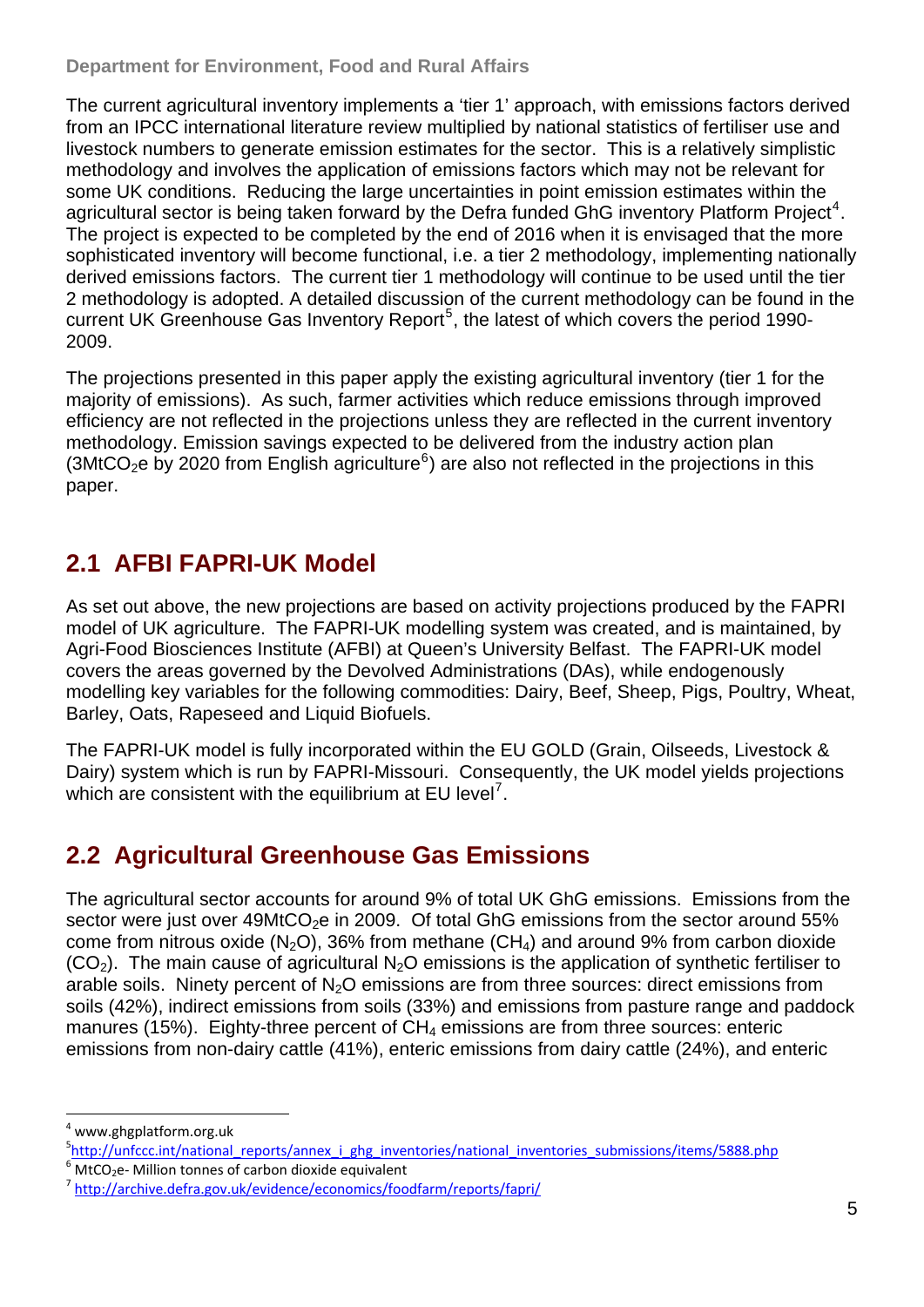<span id="page-5-0"></span>emissions from sheep (17%). Another 10% of  $CH_4$  emissions come from dairy and non-dairy cattle manures. All on-farm  $CO<sub>2</sub>$  emissions come from on-farm energy use.

## **3.0 Greenhouse Gas Emission Projections for UK Agriculture**

The new GhG projections for UK agriculture to 2030 are set out in table 1 below. The table included a high and low estimate over which emissions could fall. Given the uncertainty in estimating emissions over such a time period, and the current uncertainties in estimating emissions from the agricultural sector set out above, considering the range over which emissions *could* fall provides a more realistic assessment than simple point estimates.

As noted above these projections do not reflect the savings expected from efficiency improvements due to the industry action plan which is expected to deliver savings of around  $3$ MtCO<sub>2</sub>e from English agriculture by 2020. And unlike other sectors of the economy, agricultural emissions are not projected to be affected by the current economic downturn.

| Table 1 Up-dated 2011 Central, High and Low Bound GhG<br>Projections for UK Agriculture to 2030 (MtCO <sub>2</sub> e) |       |      |      |      |      |      |  |  |  |  |
|-----------------------------------------------------------------------------------------------------------------------|-------|------|------|------|------|------|--|--|--|--|
|                                                                                                                       | 2009* | 2010 | 2015 | 2020 | 2025 | 2030 |  |  |  |  |
| High                                                                                                                  | 45.0  | 45.0 | 45.0 | 45.0 | 45.0 | 45.0 |  |  |  |  |
| Low                                                                                                                   | 45.0  | 44.8 | 43.4 | 43.4 | 43.4 | 43.4 |  |  |  |  |
| Central                                                                                                               | 45.0  | 44.8 | 43.9 | 43.8 | 43.8 | 43.8 |  |  |  |  |

\*2009 is outturn data

The new projections do not include  $N_2O$  and  $CH_4$  emissions from on-farm energy use. These emissions will in future be projected by DECC using their energy model which should provide more consistency between  $CO<sub>2</sub>$  emission projections from on-farm energy use and  $N<sub>2</sub>O$  and  $CH<sub>4</sub>$  emissions from the same sources. N<sub>2</sub>O and CH<sub>4</sub> emissions from on-farm energy use accounted for around 1% of total agricultural GhG emissions in 2009.

The new central and previous (March 2011) projections of total GhG emissions from UK agriculture, and the difference between them, are set out in Table 2 below. The new projection has emissions falling by 2% by 2020 over 2009 levels. The previous projection implied an increase of 4% over 2009 levels. We believe the current projection provides a more realistic assessment of emissions from the sector as it is more in keeping with the recent trend.

| Table 2 Current and Previous Total GhG Projections (2010-2030)<br>(MtCO <sub>2</sub> e) |       |        |        |        |        |        |  |  |  |  |
|-----------------------------------------------------------------------------------------|-------|--------|--------|--------|--------|--------|--|--|--|--|
|                                                                                         | 2009* | 2010   | 2015   | 2020   | 2025   | 2030   |  |  |  |  |
| Latest Defra 2011 projection                                                            | 45.0  | 44.8   | 43.9   | 43.8   | 43.8   | 43.8   |  |  |  |  |
| March 2011 projection                                                                   | 45.0  | 47.3   | 47.8   | 47.5   | 47.4   | 47.4   |  |  |  |  |
| <b>Difference</b>                                                                       | 0.0   | $-2.5$ | $-4.0$ | $-3.6$ | $-3.5$ | $-3.5$ |  |  |  |  |
| $*2000$ is suffurn dota                                                                 |       |        |        |        |        |        |  |  |  |  |

\*2009 is outturn data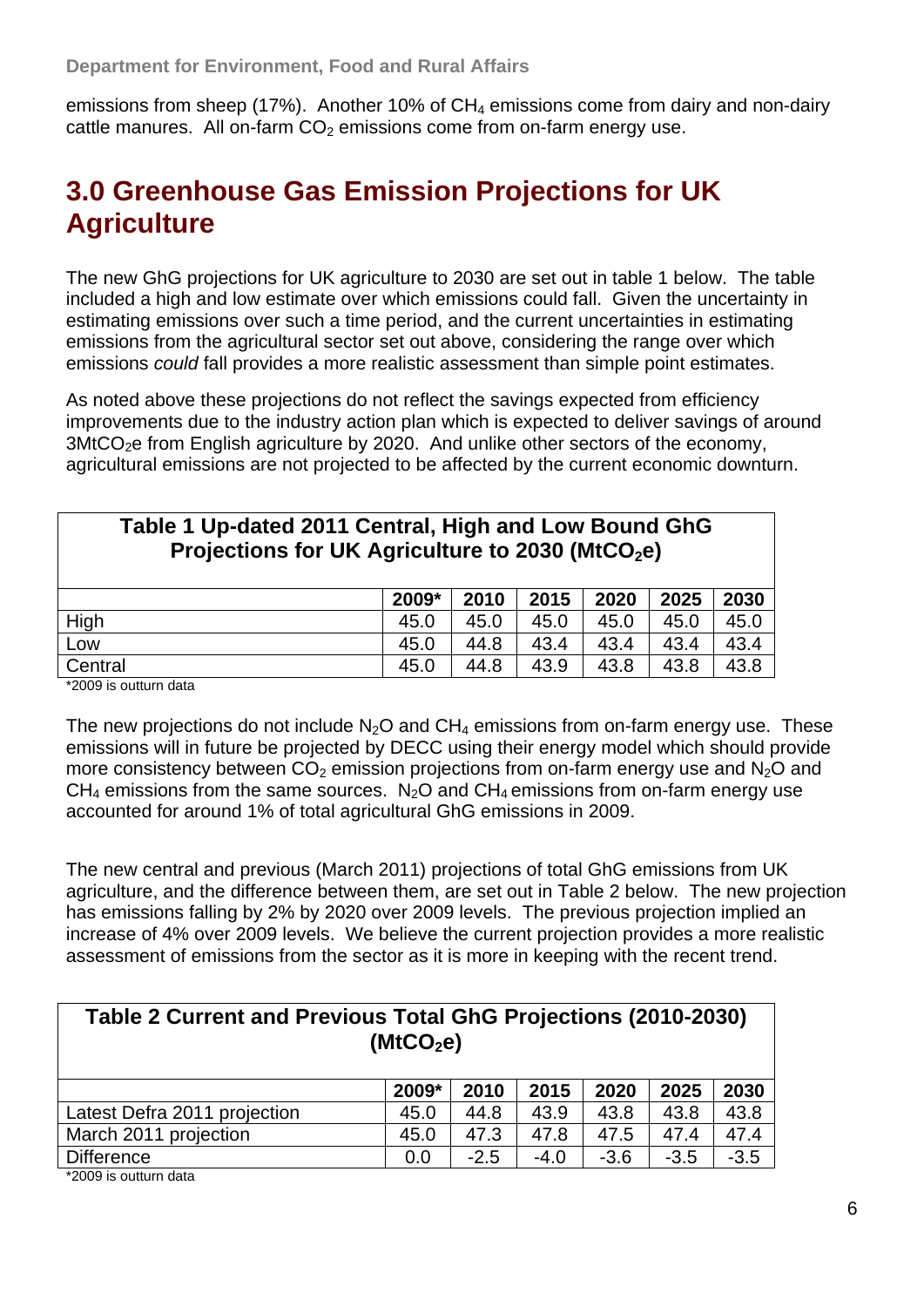The previous projection implied the sector's emissions increased by 5% in 2010, over 2009 levels (see Figure 1 below). This increase is driven by the methodology used to up-date the original 2007 projection when new outturn data becomes available. The methodology for updating previous projections simply up-lifted the original 2004 emission estimate to calibrate with the new outturn estimate for 2004 and applied the original 2007 study profile of emissions over the horizon. New post 2004 outturn data was not used to re-profile the projection. Figure 1 illustrates the profile of the new and previous projection (2010-2030) and the historic trend since 1990. Figure 1 clearly illustrates the divergence between the previous projection (red line) and the historic trend. In particular, the projection implied a 5% increase in 2010 emissions over the 2009 level. This is not reflective of the direction of travel and is the main driver for the higher previous projection.



**Figure 1:** Total GhG Emission Outturn and Projections (2010-2030)

In addition to the 5% increase projected in 2010 there is a further increase to 2015 and then a marginal, decline over the 2015 level, by 2020. Total emissions were expected to be around 4% higher than 2009 by 2020. This profile is significantly different from the historic trend for the sector where emissions have fallen since 1990 and fallen steeply since 1999 (illustrated by the green line to 2009 in Figure 1). An increase in emissions by 5% in 2010 over 2009 levels is strikingly different from the recent trend.

The profile of the new projection is more in keeping with the historic trend. Emissions are projected to continue to decline to 2020, but to do so at a slower rate than historically, resulting in a 2% redcution by 2020. Emissions are set flat from 2020 to 2030 as the model used to project activity within the sector does not extend to  $2030^8$  $2030^8$ . A more detailed assessment of drivers of the decline is set-out in the following two sections.

As noted in the introduction, the new projection does not incorporate the expected savings from the industry GhG action plan.

<span id="page-6-0"></span><sup>&</sup>lt;sup>8</sup> Defra will develop a more detailed methodology for projecting from 2020 to 2030.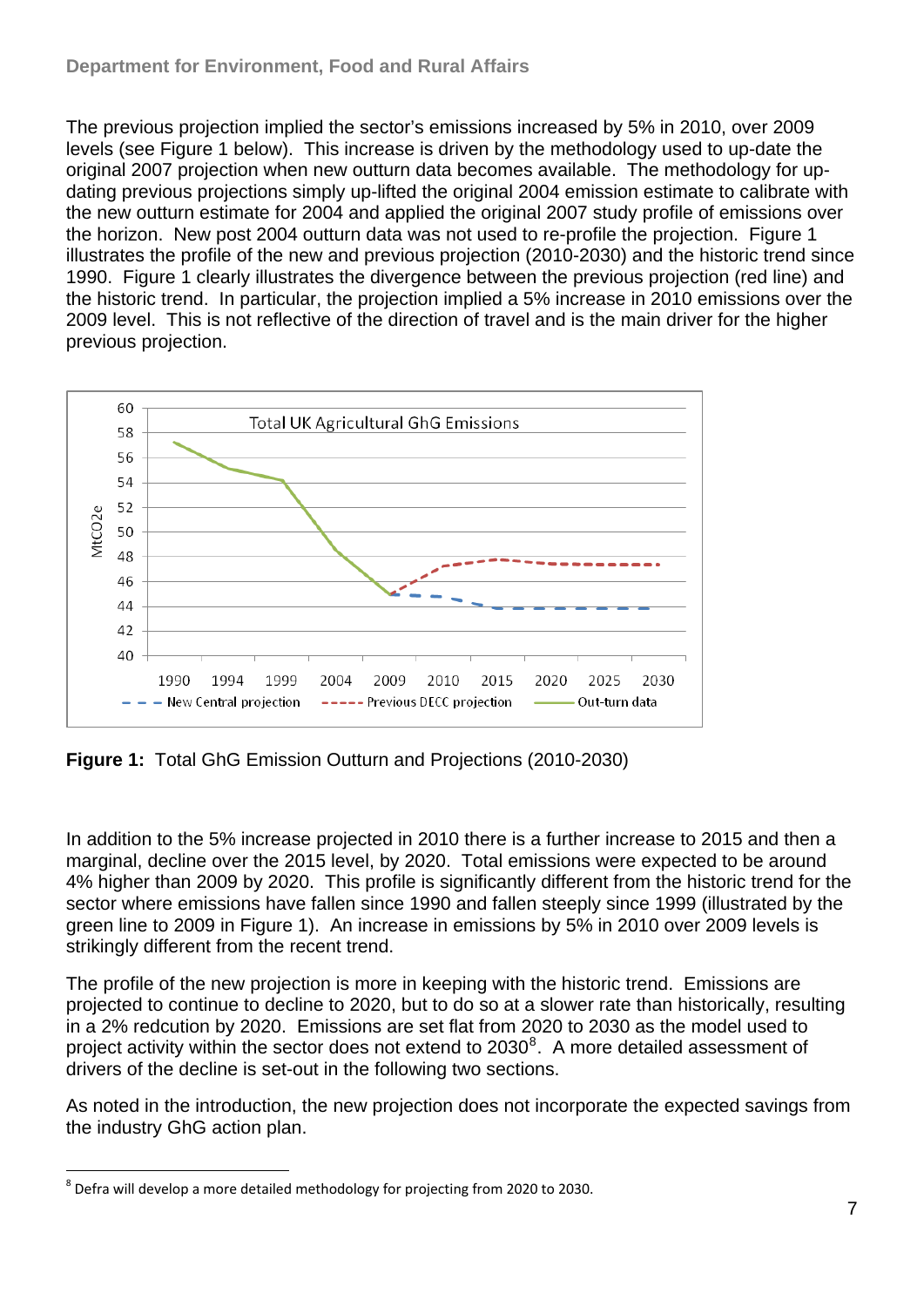### <span id="page-7-0"></span>**3.1 Nitrous Oxide (N2O) Emission Projections**

This section sets out the projection of nitrous oxide  $(N_2O)$  emissions from the sector. As set out above  $N_2O$  emissions from on-farm energy use are not included in the current estimates<sup>[9](#page-7-1)</sup>.

Around 55% of total agricultural GhG emissions are accounted for by  $N_2O$  emissions. N<sub>2</sub>O emissions, like total GhG emissions from the sector, have been falling since 1990, 23% by 2009. The main drivers of  $N_2O$  emissions are direct emissions from soils (42%), indirect emissions from soils (33%) and emissions from pasture, range and paddock manures (15%). All three sources have seen declines since 1990. However, over recent years direct emissions from soils have been more volatile. Figures 2, 3 and 4 illustrate changes in emissions from these three sources since 1990. The largest decline has been in emissions from pasture, range and paddock manure which have fallen by 28% since 1990. Direct soil  $N<sub>2</sub>O$  emissions have fallen by 23% over the same period.



**Figure 2:** Direct N<sub>2</sub>O Emissions from Soils (1990-2009)

<span id="page-7-1"></span> $9$  N<sub>2</sub>O emissions from on-farm energy use account for less than 1% of total agricultural GhG emissions so excluding these from the projections does not have a meaningful impact on the projections.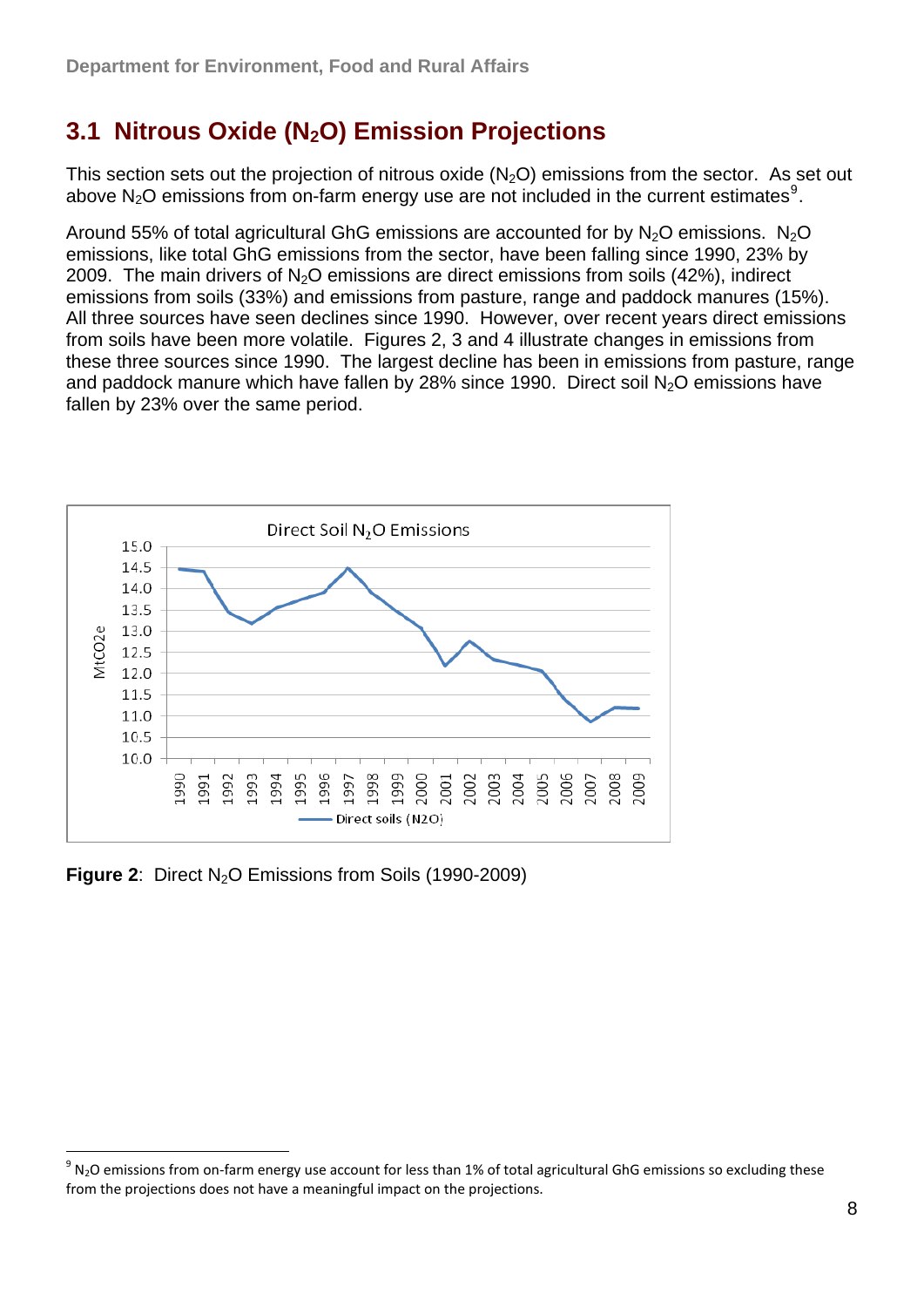

#### **Department for Environment, Food and Rural Affairs**





**Figure 4:** Indirect N<sub>2</sub>O Emissions from Soils (1990-2009)

The latest central  $N_2O$  emission projection to 2030, along with the previous projection and the difference between them, is set out in table 3 below.

| Table 3 Central $N_2O$ Projections to 2030 (MtCO <sub>2</sub> e) |       |        |        |        |        |        |  |  |  |  |
|------------------------------------------------------------------|-------|--------|--------|--------|--------|--------|--|--|--|--|
|                                                                  |       |        |        |        |        |        |  |  |  |  |
|                                                                  | 2009* | 2010   | 2015   | 2020   | 2025   | 2030   |  |  |  |  |
| Latest Defra 2011 projection                                     | 26.9  | 26.9   | 26.5   | 26.4   | 26.4   | 26.4   |  |  |  |  |
| March 2011 projection                                            | 26.9  | 29.0   | 29.8   | 29.5   | 29.5   | 29.5   |  |  |  |  |
| <b>Difference</b>                                                | 0.0   | $-2.1$ | $-3.3$ | $-3.1$ | $-3.1$ | $-3.1$ |  |  |  |  |

\*2009 is outturn data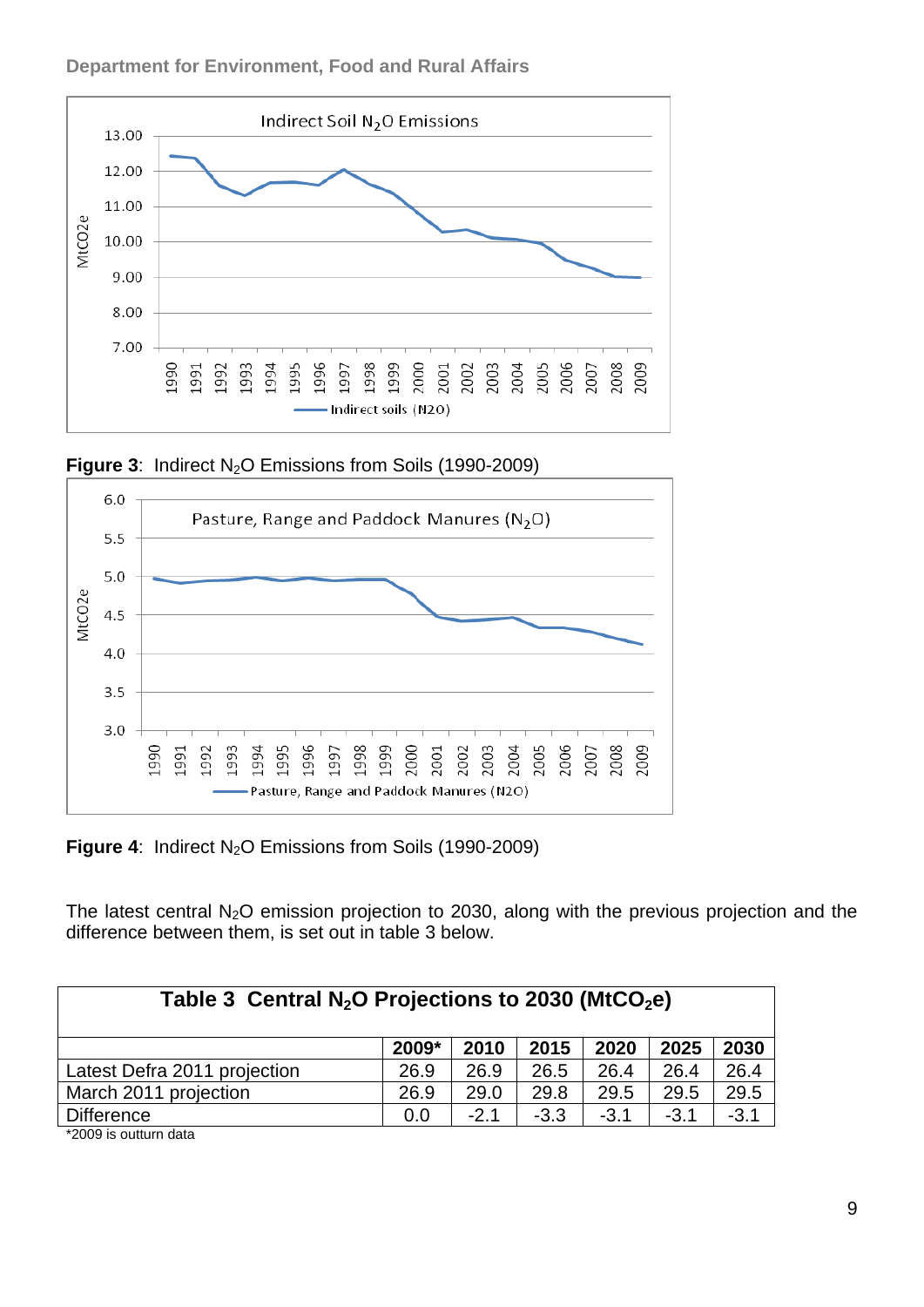#### <span id="page-9-0"></span>**Department for Environment, Food and Rural Affairs**

The current projection has  $N_2O$  emissions over 2MtCO<sub>2</sub>e lower in 2010 than the previous projection. Under the current projection, N2O emissions fall by around 2% by 2020 over 2009 levels. The previous projection implied  $N_2O$  emissions increased by 10% by 2020. N<sub>2</sub>O emissions are caused predominately by the application of fertilisers to arable land. If farmers apply more fertiliser per hectare, or more arable land comes into production than has historically been the case, then N<sub>2</sub>O emissions under the current inventory methodology would increase. However, as fertiliser prices have increased, farmers have applied fertiliser more efficiently. The current projections assume that this level of efficiency is maintained and no significant additional land is brought into arable production.

Figure 5 profiles the latest and previous  $N<sub>2</sub>O$  projections along with the historic trend. Again, the previous projection implies a reversal of the historic trend with a noticeable jump of 8% between 2009 and 2010, and an increase of 10% by 2020. In contrast the current projection implies a continuation of the recent trend as  $N<sub>2</sub>O$  emissions continue to fall, albeit at a slower rate.  $N<sub>2</sub>O$  emissions are assumed to have fallen by 2% by 2020, over 2009 levels. This is not a significant change and implies relatively similar levels of arable activity as in 2009.



**Figure 5:** Outturn and Projected total N<sub>2</sub>O Emissions to 2030

### **3.2 Methane (CH4) Emission Projections**

 $\overline{a}$ 

This section sets out the projection of methane (CH4) emissions from the sector. As set out above  $CH_4$  emissions from on-farm energy use are not included in the current estimates<sup>[10](#page-9-1)</sup>.

Around 36% of total agricultural GhG emissions are accounted for by  $CH_4$  emissions<sup>[11](#page-9-2)</sup>. CH<sub>4</sub> emissions, like total GhG emissions from the sector and N<sub>2</sub>O emissions, have fallen since 1990, 18% by 2009. The main drivers of  $CH<sub>4</sub>$  emissions are enteric emissions from non-dairy cattle (41%), enteric emissions from dairy cattle (24%) and enteric emissions from sheep (17%).

<span id="page-9-1"></span> $10$  CH<sub>4</sub> emissions from on-farm energy use account for less than 0.01% of total agricultural GhG emissions so excluding these from the projections will not have a meaningful impact on the projections.

<span id="page-9-2"></span><sup>&</sup>lt;sup>11</sup> Around 9% of agricultural GhG emissions are accounted for by CO<sub>2</sub> from on-farm energy use.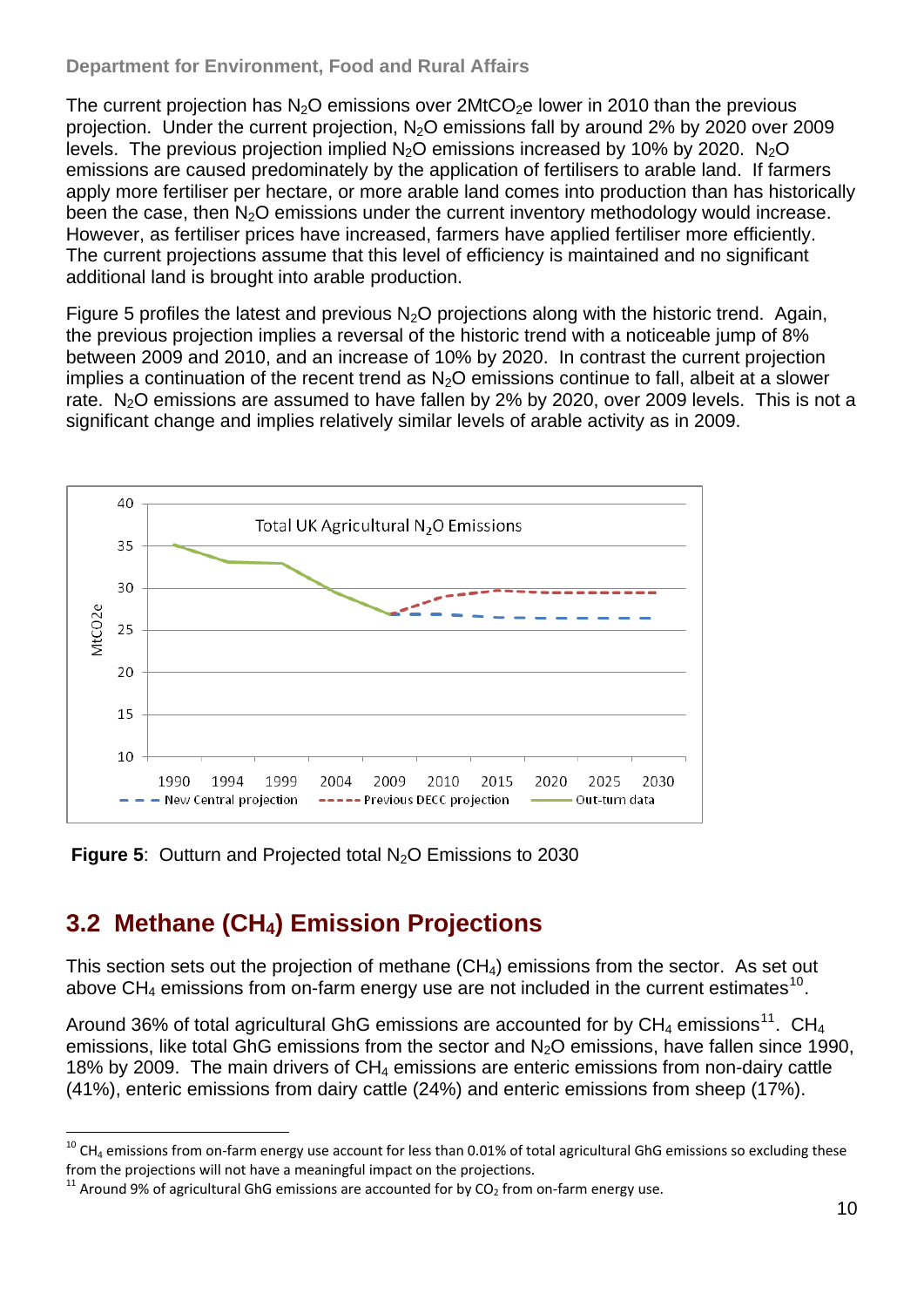#### **Department for Environment, Food and Rural Affairs**

sheep (-28%) and dairy cattle (-20%) reflecting the fact that these sectors have seen the largest relative decline in numbers. Figures 6, 7 and 8 illustrate the trend in enteric emissions from Manures are also a significant source of  $CH_4$  emissions. For example, 10% of the sector's total CH4 emissions are accounted for by dairy and non-dairy cattle manures. All four sources have seen declines since 1990. The largest decline, however, has been in enteric emissions from non-dairy cattle, dairy cattle and sheep since 1990.



**Figure 6**: Enteric Non-Dairy CH<sub>4</sub> Emissions (1990-2009)



**Figure 7**: Enteric Dairy CH<sub>4</sub> Emissions (1990-2009)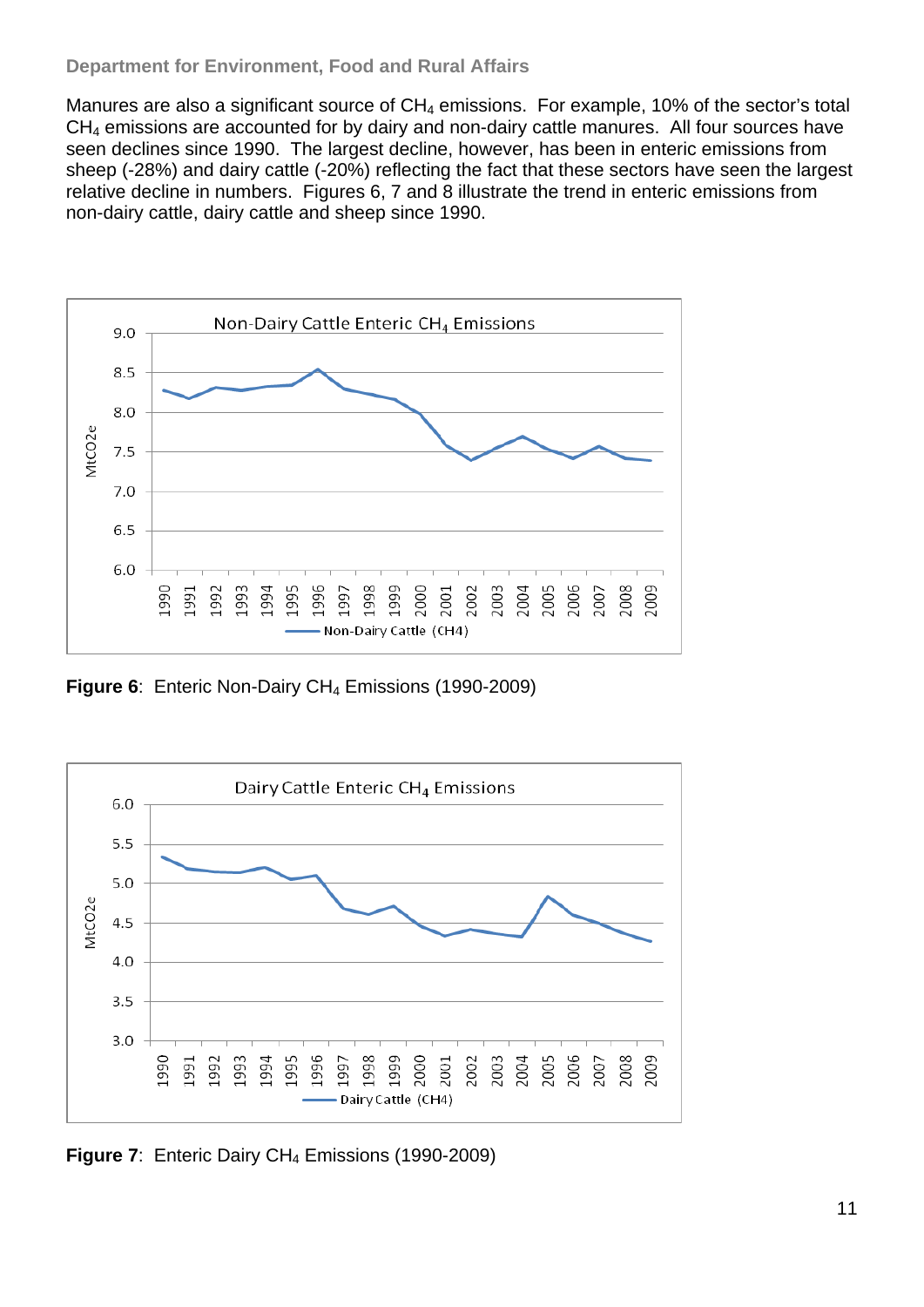



**Figure 8**: Enteric Sheep CH<sub>4</sub> Emissions (1990-2009)

The latest central  $CH_4$  emission projection to 2030, along with the previous projection and the difference between them, is set out in table 4 below.

| Table 4 Central $CH_4$ Projections to 2030 (MtCO <sub>2</sub> e) |       |        |        |        |        |        |  |  |  |
|------------------------------------------------------------------|-------|--------|--------|--------|--------|--------|--|--|--|
|                                                                  | 2009* | 2010   | 2015   | 2020   | 2025   | 2030   |  |  |  |
| Latest Defra 2011 projection                                     | 17.9  | 17.9   | 17.5   | 17.6   | 17.6   | 17.6   |  |  |  |
| March 2011 projection                                            | 17.9  | 18.2   | 18.1   | 17.9   | 17.9   | 17.9   |  |  |  |
| <b>Difference</b>                                                | 0.0   | $-0.4$ | $-0.5$ | $-0.4$ | $-0.4$ | $-0.4$ |  |  |  |

\*2009 is outturn data

 $\overline{a}$ 

projection implied CH<sub>4</sub> emissions were unchanged by 2020, although marginally higher in 2010 and 2015. Given error margins when estimating over the time horizon here (2010-2030), the The latest CH4 emissions projection is not very different from the previous projection,  $0.4$ MtCO<sub>2</sub>e lower in 2010. Over the projection horizon the difference is consistent, the latest projection always being around  $0.4$ MtCO<sub>2</sub>e lower over the majority of the horizon. Under the current projection, CH4 emissions fall by around 2% by 2020 over the 2009 level. The previous level of difference between the previous and current projections is minor (just 2%).

overall livestock numbers are not expected to be vastly different from current levels<sup>[12](#page-11-0)</sup>. Note that these projections do not take any account for potential 2013 CAP reforms, or reforms that may change as a result of any CAP reform, then  $CH_4$  emissions are likely to be different to those CH4 emissions are determined by livestock numbers. The current projection suggests that occur in 2020. If the returns to farming beef and dairy cattle or sheep were to significantly above.

<span id="page-11-0"></span><sup>&</sup>lt;sup>12</sup> See <http://archive.defra.gov.uk/evidence/economics/foodfarm/reports/fapri/> for detail livestock projections by livestock type.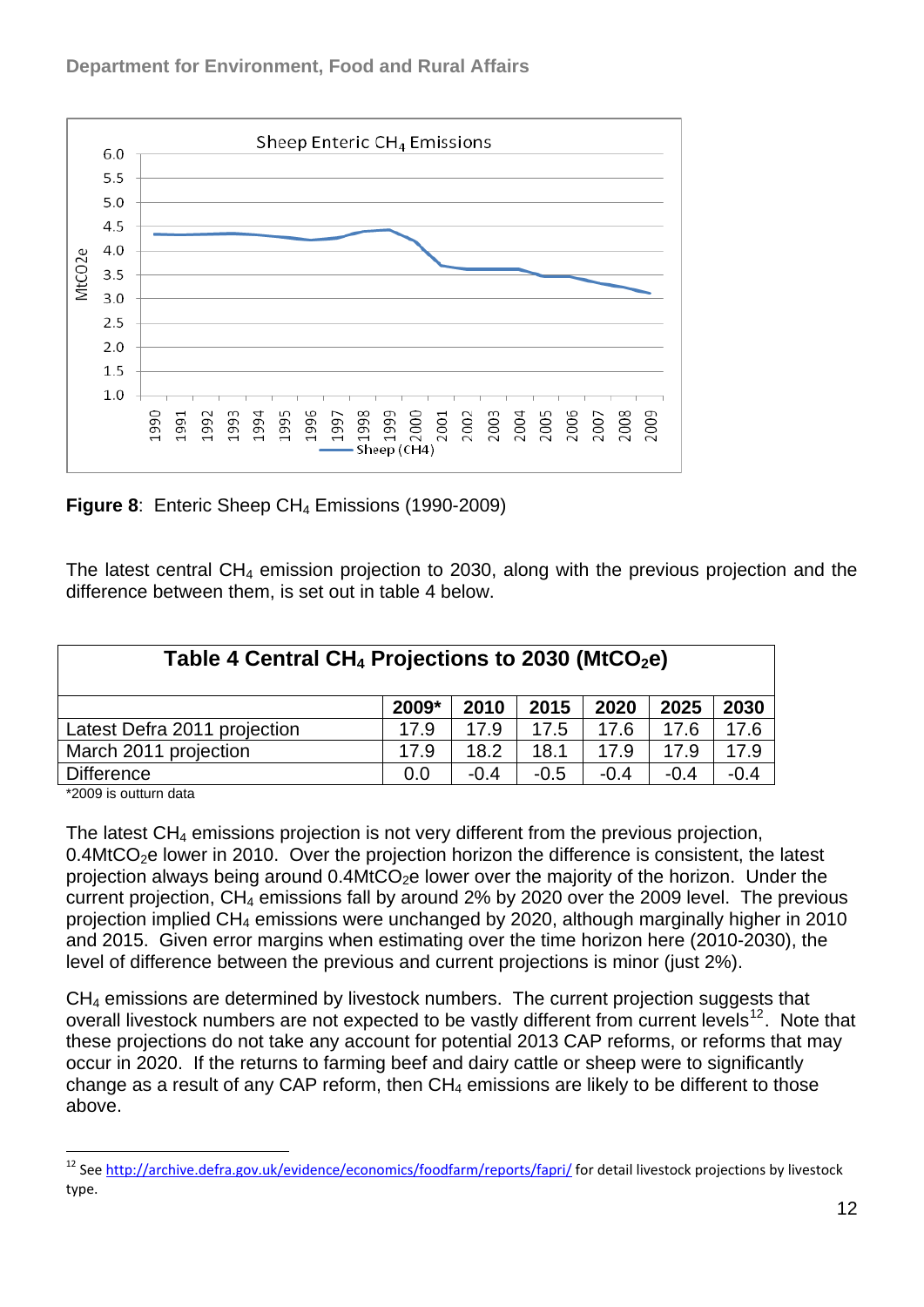<span id="page-12-0"></span>Figure 9 profiles the latest and previous  $CH_4$  projections along with the historic trend. It could historic trend, although the previous projection implies  $CH_4$  emissions rise by around 2% from period. Over the projection horizon the latest projection is about 2% lower than the previous  $CH<sub>4</sub>$  projection. be argued that both the latest and previous projections are more or less in keeping with the 2009 to 2010 whereas the latest projection implies  $CH<sub>4</sub>$  emissions are unchanged over this



Figure 9: CH<sub>4</sub> Emission Outturn and Projections (2010-2030)

# **4.0 Summary**

This paper sets-out new projections of total GhG emissions, and  $N_2O$  and CH<sub>4</sub> emissions, from FAPRI model of UK agriculture and replace the previous emission projections produced by UK agriculture to 2030. The up-dated projections are based on activity projections from the DECC in March 2011.

cause of the difference between the current and previous March 2011 projection is the current level. The new CH<sub>4</sub> emission projection is very similar to the previous CH<sub>4</sub> projection, although around  $0.4$ MtCO<sub>2</sub>e lower over the projection horizon. The new projections imply that total GhG emissions from the sector are around 2% lower in 2020, over 2009 levels. The previous projection implied emissions were 4% higher. The main expectation that emissions in 2010 do not significantly rise above 2009 levels. More specifically, the current projection implies N<sub>2</sub>O emissions in 2010 are similar to the 2009 level. The previous projection implied  $N_2O$  emissions increase by 2.1 MtCO<sub>2</sub>e, or by 8% over the 2009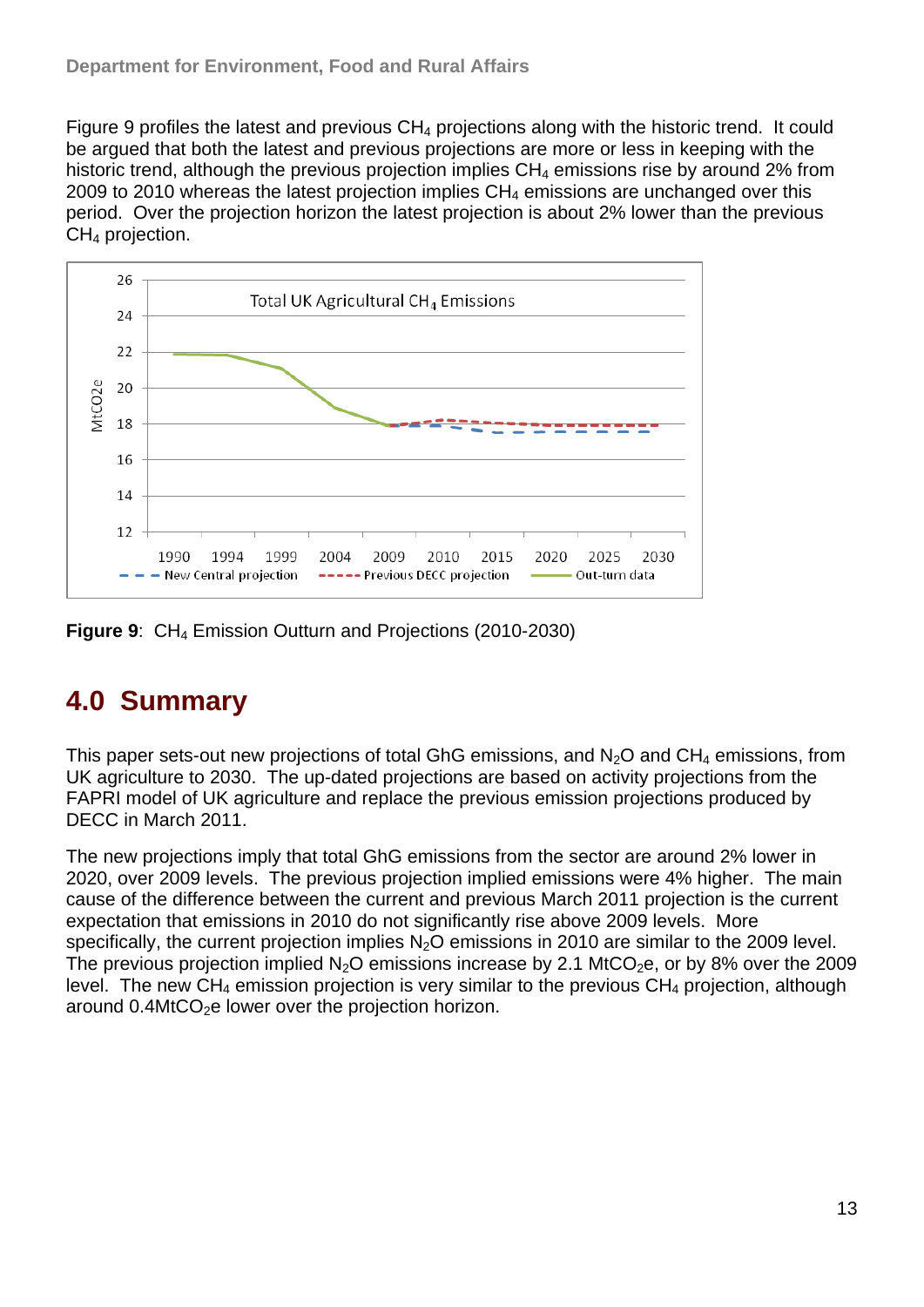## **Breakdown of UK Agricultural Em[is](#page-13-0)sion Projections to 2030 by Devolved Administration**[13](#page-13-0)

### **Total Greenhouse Gas Emissions**

| Table A1 Total GhG Emissions from UK Agriculture to 2030<br>(MtCO <sub>2</sub> e) |      |      |      |      |      |  |  |  |
|-----------------------------------------------------------------------------------|------|------|------|------|------|--|--|--|
|                                                                                   | 2010 | 2015 | 2020 | 2025 | 2030 |  |  |  |
| High                                                                              | 45.0 | 45.0 | 45.0 | 45.0 | 45.0 |  |  |  |
| Low                                                                               | 44.8 | 43.4 | 43.4 | 43.4 | 43.4 |  |  |  |
| Central                                                                           | 44.8 | 43.9 | 43.8 | 43.8 | 43.8 |  |  |  |

| Table A2 Total GhG Emissions from English Agriculture to 2030<br>(MtCO <sub>2</sub> e) |      |      |      |      |      |  |  |
|----------------------------------------------------------------------------------------|------|------|------|------|------|--|--|
|                                                                                        | 2010 | 2015 | 2020 | 2025 | 2030 |  |  |
| $\frac{High}{Low}$                                                                     | 28.4 | 28.6 | 28.6 | 28.6 | 28.6 |  |  |
|                                                                                        | 28.4 | 27.6 | 27.6 | 27.6 | 27.6 |  |  |
| Central                                                                                | 28.4 | 28.1 | 28.1 | 28.1 | 28.1 |  |  |

| Table A3 Total GhG Emissions from Welsh Agriculture to 2030<br>(MtCO <sub>2</sub> e) |      |      |      |      |      |  |  |  |  |
|--------------------------------------------------------------------------------------|------|------|------|------|------|--|--|--|--|
|                                                                                      | 2010 | 2015 | 2020 | 2025 | 2030 |  |  |  |  |
| High                                                                                 | 4.7  | 4.6  | 4.6  | 4.6  | 4.6  |  |  |  |  |
| Low                                                                                  | 4.7  | 4.5  | 4.5  | 4.5  | 4.5  |  |  |  |  |
| Central                                                                              | 4.7  | 4.6  | 4.5  | 4.5  | 4.5  |  |  |  |  |

| Table A4 Total GhG Emissions from Scottish Agriculture to 2030<br>(MtCO <sub>2</sub> e) |      |      |      |      |      |  |  |  |
|-----------------------------------------------------------------------------------------|------|------|------|------|------|--|--|--|
|                                                                                         | 2010 | 2015 | 2020 | 2025 | 2030 |  |  |  |
| High                                                                                    | 6.9  | 6.8  | 6.8  | 6.8  | 6.8  |  |  |  |
| Low                                                                                     | 6.9  | 6.6  | 6.5  | 6.5  | 6.5  |  |  |  |
| Central                                                                                 | 6.9  | 6.7  | 6.7  | 6.7  | 6.7  |  |  |  |

| Table A5 Total GhG Emissions from Northern Irish Agriculture to<br>2030 (MtCO <sub>2</sub> e) |      |      |      |      |      |  |  |
|-----------------------------------------------------------------------------------------------|------|------|------|------|------|--|--|
|                                                                                               | 2010 | 2015 | 2020 | 2025 | 2030 |  |  |
| High                                                                                          | 4.7  | 4.7  | 4.7  | 4.7  | 4.7  |  |  |
| Low                                                                                           | 4.7  | 4.5  | 4.6  | 4.6  | 4.6  |  |  |
| Central                                                                                       | 4.7  | 4.6  | 4.6  | 4.6  | 4.6  |  |  |

<span id="page-13-0"></span><sup>&</sup>lt;sup>13</sup> Figures may not sum due to rounding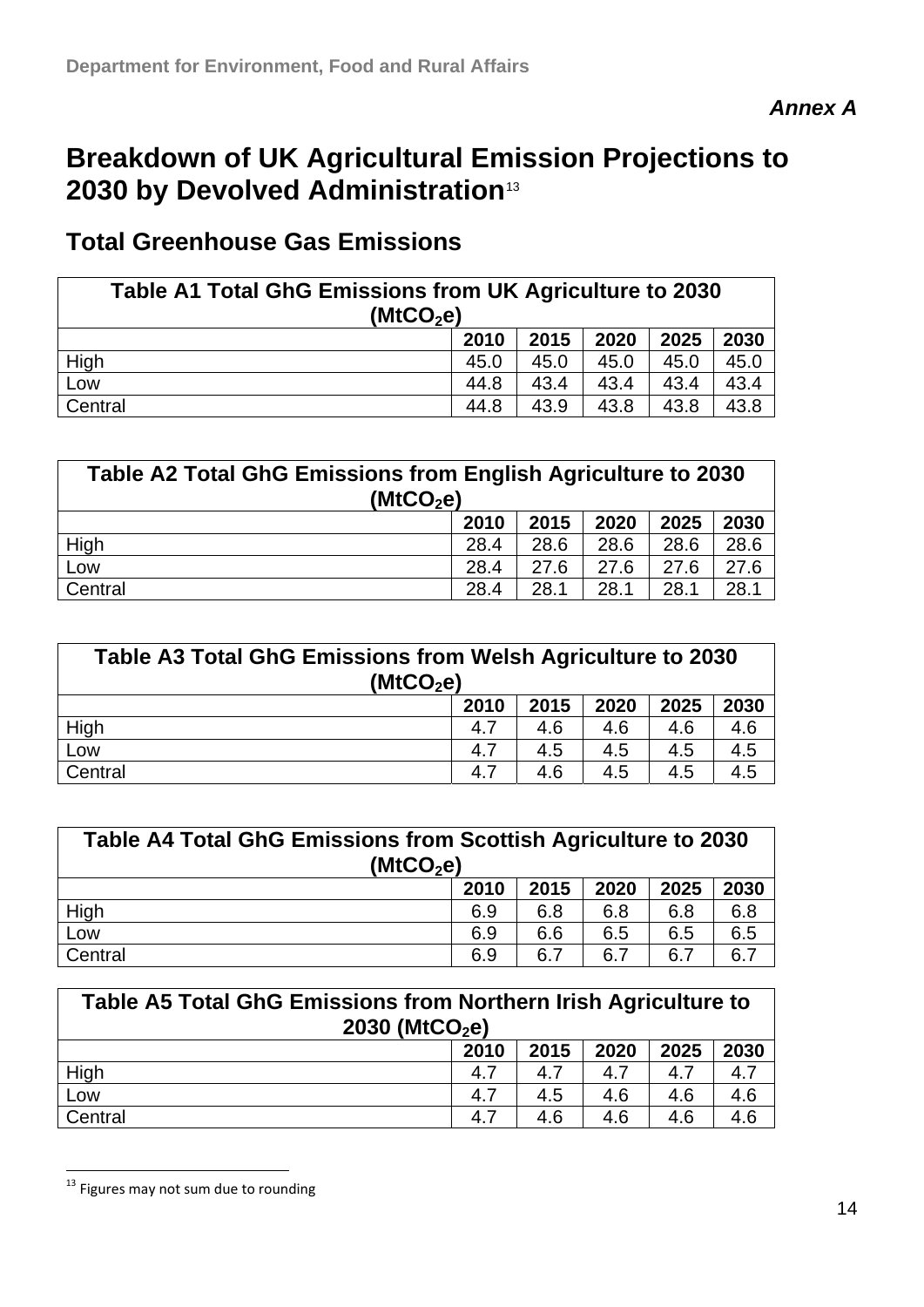## **Nitrous Oxide (N2O) Emissions**

| Table A6 Total $N_2O$ Emissions from UK Agriculture to 2030<br>(MtCO <sub>2</sub> e) |      |      |      |      |      |  |  |
|--------------------------------------------------------------------------------------|------|------|------|------|------|--|--|
|                                                                                      | 2010 | 2015 | 2020 | 2025 | 2030 |  |  |
| High                                                                                 | 26.9 | 26.9 | 26.9 | 26.9 | 26.9 |  |  |
| Low                                                                                  | 26.9 | 26.1 | 25.9 | 25.9 | 25.9 |  |  |
| Central                                                                              | 26.9 | 26.5 | 26.4 | 26.4 | 26.4 |  |  |

| Table A7 Total $N_2O$ Emissions from English Agriculture to 2030<br>(MtCO <sub>2</sub> e) |      |      |      |      |      |  |  |
|-------------------------------------------------------------------------------------------|------|------|------|------|------|--|--|
|                                                                                           | 2010 | 2015 | 2020 | 2025 | 2030 |  |  |
| High                                                                                      | 18.3 | 18.4 | 18.5 | 18.5 | 18.5 |  |  |
| Low                                                                                       | 18.3 | 17.8 | 17.8 | 17.8 | 17.8 |  |  |
| Central                                                                                   | 18.3 | 18.1 | 18.1 | 18.1 | 18.1 |  |  |

| Table A8 Total N <sub>2</sub> O Emissions from Welsh Agriculture to 2030<br>(MtCO <sub>2</sub> e) |      |               |      |      |      |
|---------------------------------------------------------------------------------------------------|------|---------------|------|------|------|
|                                                                                                   | 2010 | 2015          | 2020 | 2025 | 2030 |
| High                                                                                              | 2.3  | 2.2           | 2.2  | 2.2  | 2.2  |
| Low                                                                                               | 2.3  | $2.2^{\circ}$ | 2.2  | 2.2  | 2.2  |
| Central                                                                                           | 2.3  | 22            | 22   | つつ   | 22   |

| Table A9 Total N <sub>2</sub> O Emissions from Scottish Agriculture to 2030<br>(MtCO <sub>2</sub> e) |      |      |      |      |      |
|------------------------------------------------------------------------------------------------------|------|------|------|------|------|
|                                                                                                      | 2010 | 2015 | 2020 | 2025 | 2030 |
| High<br>Low                                                                                          | 4.0  | 3.9  | 3.9  | 3.9  | 3.9  |
|                                                                                                      | 4.0  | 3.8  | 3.8  | 3.8  | 3.8  |
| Central                                                                                              | 4.0  | 3.9  | 3.8  | 3.8  | 3.8  |

| Table A10 Total N <sub>2</sub> O Emissions from Northern Irish Agriculture to<br>2030 (MtCO <sub>2</sub> e) |      |      |      |      |      |
|-------------------------------------------------------------------------------------------------------------|------|------|------|------|------|
|                                                                                                             | 2010 | 2015 | 2020 | 2025 | 2030 |
| High                                                                                                        | 2.3  | 2.3  | 2.3  | 2.3  | 2.3  |
| Low                                                                                                         | 2.3  | 2.2  | 22   | 2.2  | 2.2  |
| Central                                                                                                     | 2.3  | 22   | 2.3  | 2.3  | 2.3  |